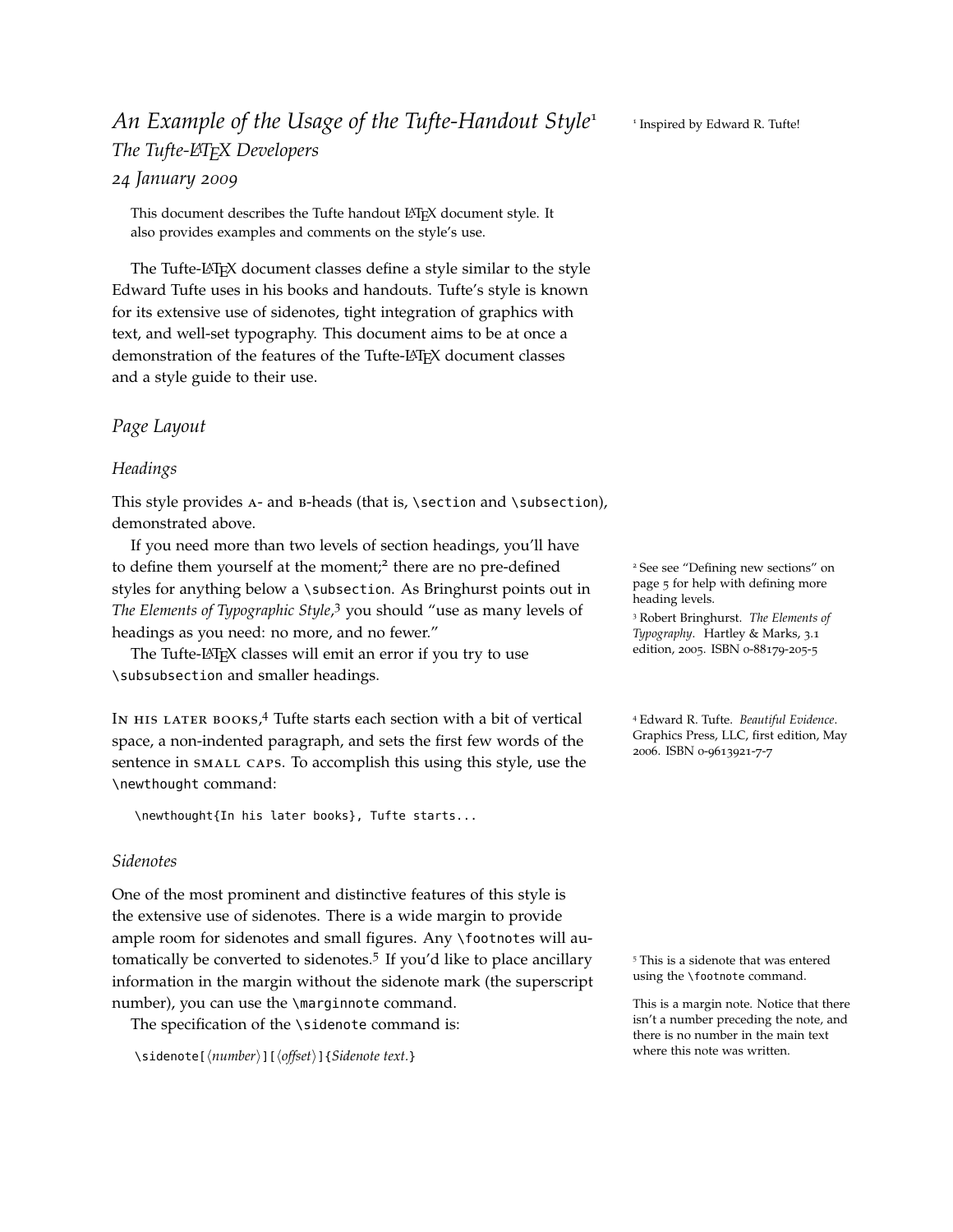Both the *(number)* and *(offset)* arguments are optional. If you provide a  $\langle$ *number* $\rangle$  argument, then that number will be used as the sidenote number. It will change of the number of the current sidenote only and will not affect the numbering sequence of subsequent sidenotes.

Sometimes a sidenote may run over the top of other text or graphics in the margin space. If this happens, you can adjust the vertical position of the sidenote by providing a dimension in the  $\langle \text{offset} \rangle$  argument. Some examples of valid dimensions are:

1.0in 2.54cm 254mm 6\baselineskip

If the dimension is positive it will push the sidenote down the page; if the dimension is negative, it will move the sidenote up the page.

While both the  $\langle number \rangle$  and  $\langle offset \rangle$  arguments are optional, they must be provided in order. To adjust the vertical position of the sidenote while leaving the sidenote number alone, use the following syntax:

\sidenote[][h*offset*i]{*Sidenote text.*}

The empty brackets tell the \sidenote command to use the default sidenote number.

If you *only* want to change the sidenote number, however, you may completely omit the  $\langle \text{offset} \rangle$  argument:

\sidenote[ $\langle number \rangle$ ]{*Sidenote text.*}

The \marginnote command has a similar *offset* argument:

\marginnote[h*offset*i]{*Margin note text.*}

#### *References*

References are placed alongside their citations as sidenotes, as well. This can be accomplished using the normal \cite command.<sup>6</sup>  $\frac{6}{10}$  The first paragraph of this document

The complete list of references may also be printed automatically includes a citation. by using the \bibliography command. (See the end of this document for an example.) If you do not want to print a bibliography at the end of your document, use the \nobibliography command in its place.

To enter multiple citations at one location,<sup>7</sup> you can provide a list of keys separated by commas and the same optional vertical offset argument: \cite{Tufte2006,Tufte1990}.

```
\cite[hoffseti]{bibkey1,bibkey2,. . . }
```
#### *Figures and Tables*

Images and graphics play an integral role in Tufte's work. In addition to the standard figure and tabular environments, this style provides special figure and table environments for full-width floats.

<sup>7</sup> Edward R. Tufte. *Beautiful Evidence*. Graphics Press, LLC, first edition, May 2006. ISBN 0-9613921-7-7; and Edward R. Tufte. *Envisioning Information*. Graphics Press, Cheshire, Connecticut, 1990. ISBN 0-9613921-1-8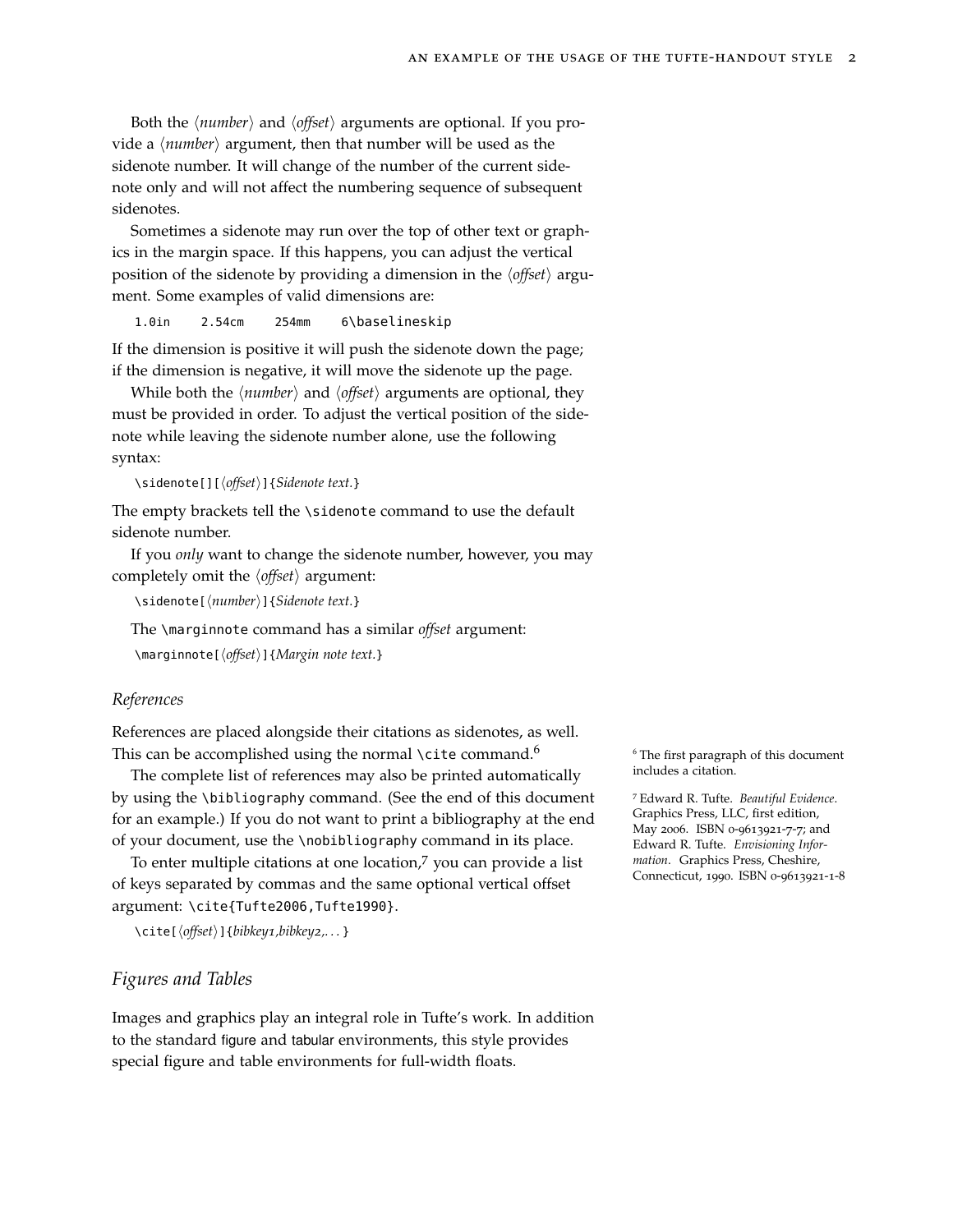Full page–width figures and tables may be placed in figure\* or table\* environments. To place figures or tables in the margin, use the marginfigure or margintable environments as follows (see figure [1](#page-0-0)):

```
\begin{marginfigure}
  \includegraphics{helix}
  \caption{This is a margin figure.}
\end{marginfigure}
```
The marginfigure and margintable environments accept an optional parameter  $\langle \text{offset} \rangle$  that adjusts the vertical position of the figure or table. See the ["Sidenotes"](#page-0-0) section above for examples. The specifications are:

Figure [2](#page-0-0) is an example of the figure\* environment and figure [3](#page-0-0) is

```
\begin{marginfigure}[\langleoffset}]
    . . .
\end{marginfigure}
\begin{margintable}[\langleoffset}]
    . . .
\end{margintable}
```


Figure 1: This is a margin figure. The helix is defined by  $x = \cos(2\pi z)$ , *y* = sin(2*πz*), and *z* = [0, 2.7]. The figure was drawn using Asymptote (<http://asymptote.sf.net/>).



Table [1](#page-0-0) shows table created with the booktabs package. Notice the lack of vertical rules—they serve only to clutter the table's data.

## *Full-width text blocks*

In addition to the new float types, there is a fullwidth environment that stretches across the main text block and the sidenotes area.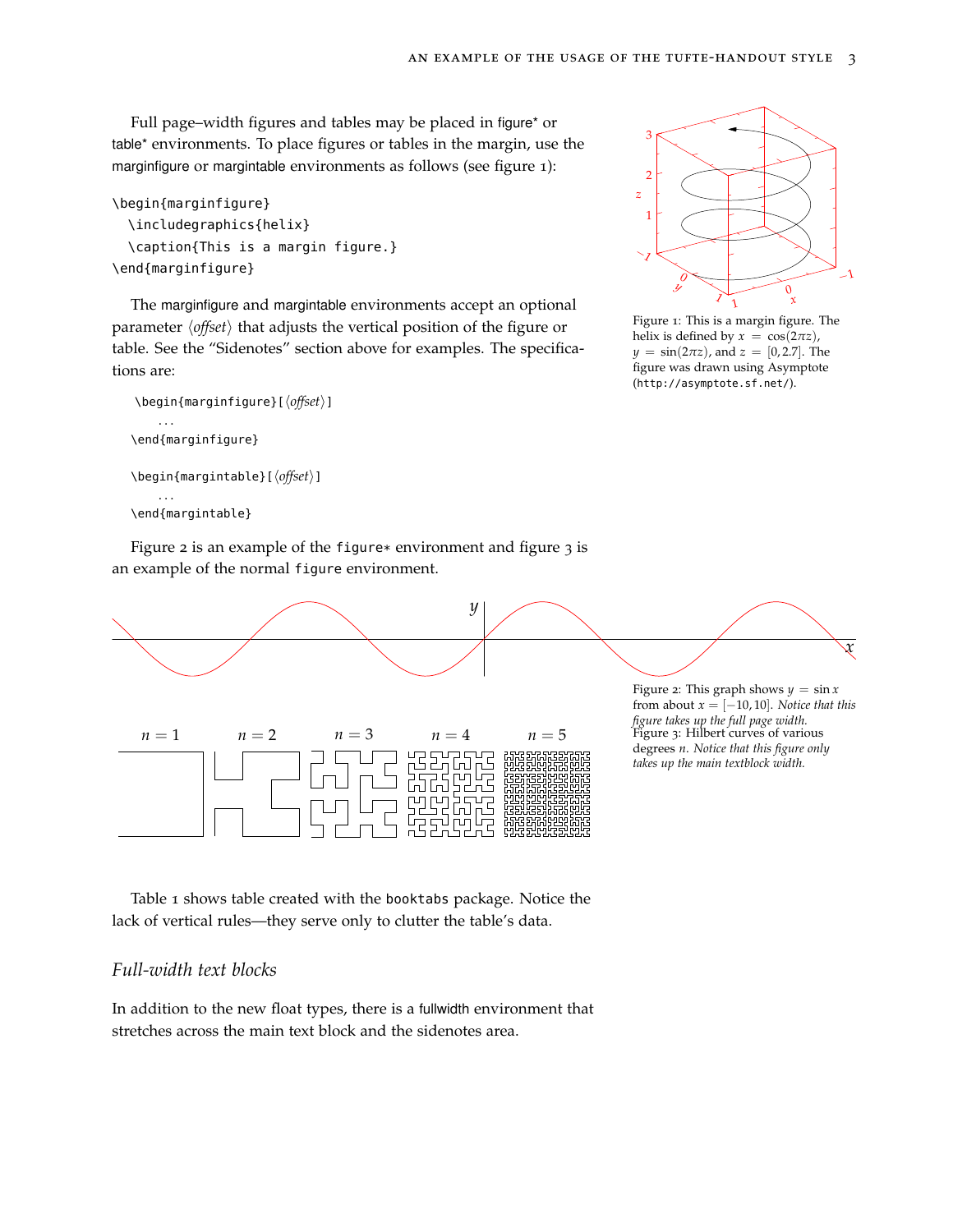| Margin                    | Length        |
|---------------------------|---------------|
| Paper width               | $81/2$ inches |
| Paper height              | 11 inches     |
| Textblock width           | $61/2$ inches |
| Textblock/sidenote gutter | $3/8$ inches  |
| Sidenote width            | 2 inches      |

Table 1: Here are the dimensions of the various margins used in the Tuftehandout class.

# \begin{fullwidth} Lorem ipsum dolor sit amet... \end{fullwidth}

*Lorem ipsum dolor sit amet, consectetuer adipiscing elit. Ut purus elit, vestibulum ut, placerat ac, adipiscing vitae, felis. Curabitur dictum gravida mauris. Nam arcu libero, nonummy eget, consectetuer id, vulputate a, magna. Donec vehicula augue eu neque. Pellentesque habitant morbi tristique senectus et netus et malesuada fames ac turpis egestas. Mauris ut leo. Cras viverra metus rhoncus sem. Nulla et lectus vestibulum urna fringilla ultrices. Phasellus eu tellus sit amet tortor gravida placerat. Integer sapien est, iaculis in, pretium quis, viverra ac, nunc. Praesent eget sem vel leo ultrices bibendum. Aenean faucibus. Morbi dolor nulla, malesuada eu, pulvinar at, mollis ac, nulla. Curabitur auctor semper nulla. Donec varius orci eget risus. Duis nibh mi, congue eu, accumsan eleifend, sagittis quis, diam. Duis eget orci sit amet orci dignissim rutrum.*

# *Typography*

## *Typefaces*

If the Palatino, Helvetica, and Bera Mono typefaces are installed, this style will use them automatically. Otherwise, we'll fall back on the Computer Modern typefaces.

#### *Letterspacing*

This document class includes two new commands and some improvements on existing commands for letterspacing.

When setting strings of ALL CAPS or SMALL CAPS, the letterspacing—that is, the spacing between the letters—should be increased slightly.<sup>8</sup> The \allcaps command has proper letterspacing <sup>8</sup> Robert Bringhurst. *The Elements of* for strings of FULL CAPITAL LETTERS, and the \smallcaps command has letterspacing for SMALL CAPITAL LETTERS. These commands will also automatically convert the case of the text to upper- or lowercase, respectively.

The \textsc command has also been redefined to include letterspacing. The case of the \textsc argument is left as is, however. This allows one to use both uppercase and lowercase letters: The Initial Letters Of The Words In This Sentence Are Capitalized.

*Typography*. Hartley & Marks, 3.1 edition, 2005. ISBN 0-88179-205-5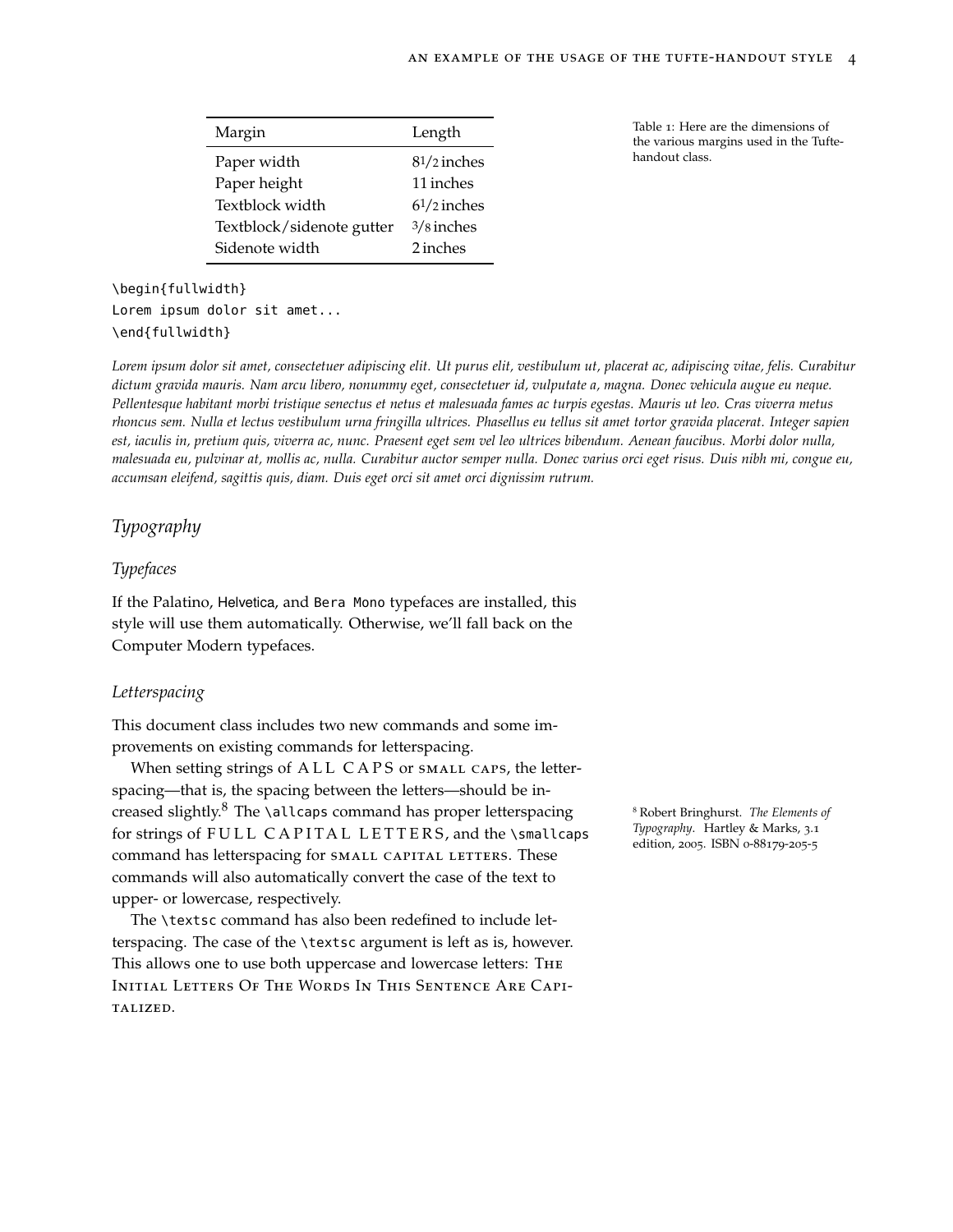## *Customization*

#### *Document class options*

The tufte-handout class is based on the LAT<sub>E</sub>X article document class. Therefore, you can pass any of the typical article options. There are a few options that are specific to the tufte-handout document class, however.

The a4paper option will set the paper size to A4 instead of the default us letter size.

The sfsidenotes option will set the sidenotes and title block in a sans serif typeface instead of the default roman.

The twoside option will modify the running heads so that the page number is printed on the outside edge (as opposed to always printing the page number on the right-side edge in oneside mode).

The symmetric option typesets the sidenotes on the outside edge of the page. This is how books are traditionally printed, but is contrary to Tufte's book design which sets the sidenotes on the right side of the page. This option implicitly sets the twoside option.

The justified option sets all the text fully justified (flush left and right). The default is to set the text ragged right. The body text of Tufte's books are set ragged right. This prevents needless hyphenation and makes it easier to read the text in the slightly narrower column.

#### *Defining new sections*

As mentioned in the ["Headings"](#page-0-0) section (see page [1](#page-0-0)), the tuftehandout document class only defines \section and \subsection headings.

We use the titlesec package to define the appearance of the headings. To modify an existing section or to add a new section, see the documentation of the titlesec package.

## *Installation*

To install the Tufte-LATEX classes, simply drop the following files into the same directory as your .tex file:

tufte-common.sty tufte-handout.cls tufte-book.cls